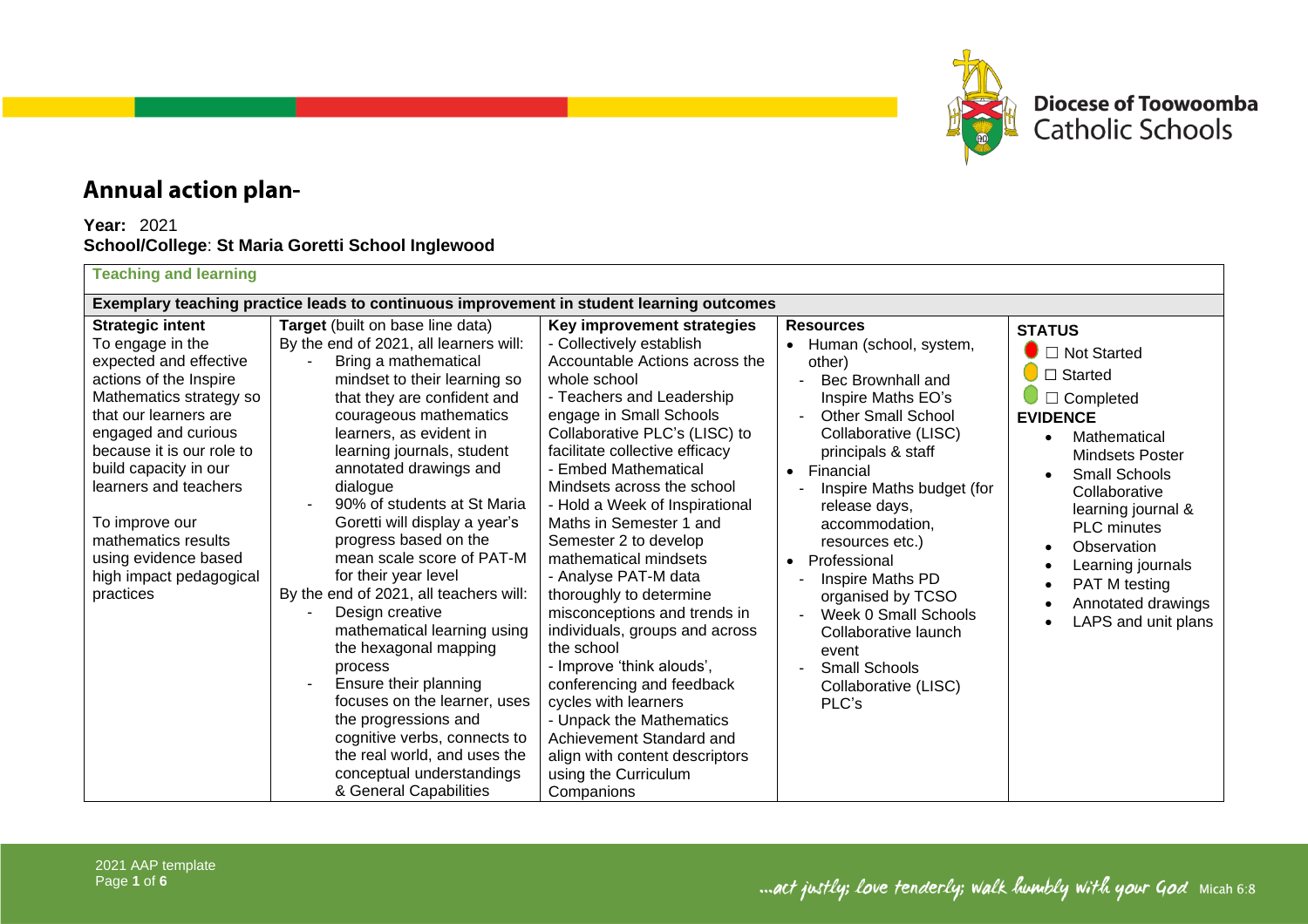| within Australian Curriculum<br><b>Mathematics</b><br>Embed Number Talks,<br>Thinking Prompts, Thinking<br>Routines and questioning in | - Align LAPS within Small<br>Schools Collaborative (LISC)<br>- Design mathematical learning<br>in PLC's (school and LISC) |  |
|----------------------------------------------------------------------------------------------------------------------------------------|---------------------------------------------------------------------------------------------------------------------------|--|
| their Mathematics lessons                                                                                                              |                                                                                                                           |  |

| <b>Strategic intent</b><br>To build the capacity of<br>all staff to deepen the<br>impact of<br>the effective and<br>expected<br>practices in the Reading<br><b>Improvement Strategy</b> | <b>Target</b> (built on base line data)<br>-To support our ECT with the<br>successful implementation of the<br>Reading Improvement Strategy in<br>the Early Years Classroom (P-2)<br>-By the end of 2021, all students to<br>have shown at least 12 months of<br>growth in their reading results | Key improvement strategies<br>-Middle Leader to mentor<br>teachers in expected & effective<br>practices in RIS through<br>coaching cycles<br>-Teachers to participate in a<br>self-reflection process using the<br>Swivl<br>-EO to work with ECT to assist<br>with the implementation of RIS<br>in the P-2 classroom<br>-At PLC meetings, use reading<br>data to inform teaching and<br>learning and track student<br>progress | <b>Resources</b><br>Human (school, system,<br>other)<br>Middle Leader<br>EO's<br>PLC's | <b>STATUS</b><br>$\blacksquare$ Not Started<br>$\Box$ Started<br>$\Box$ Completed<br><b>EVIDENCE</b> |
|-----------------------------------------------------------------------------------------------------------------------------------------------------------------------------------------|--------------------------------------------------------------------------------------------------------------------------------------------------------------------------------------------------------------------------------------------------------------------------------------------------|--------------------------------------------------------------------------------------------------------------------------------------------------------------------------------------------------------------------------------------------------------------------------------------------------------------------------------------------------------------------------------------------------------------------------------|----------------------------------------------------------------------------------------|------------------------------------------------------------------------------------------------------|
|-----------------------------------------------------------------------------------------------------------------------------------------------------------------------------------------|--------------------------------------------------------------------------------------------------------------------------------------------------------------------------------------------------------------------------------------------------------------------------------------------------|--------------------------------------------------------------------------------------------------------------------------------------------------------------------------------------------------------------------------------------------------------------------------------------------------------------------------------------------------------------------------------------------------------------------------------|----------------------------------------------------------------------------------------|------------------------------------------------------------------------------------------------------|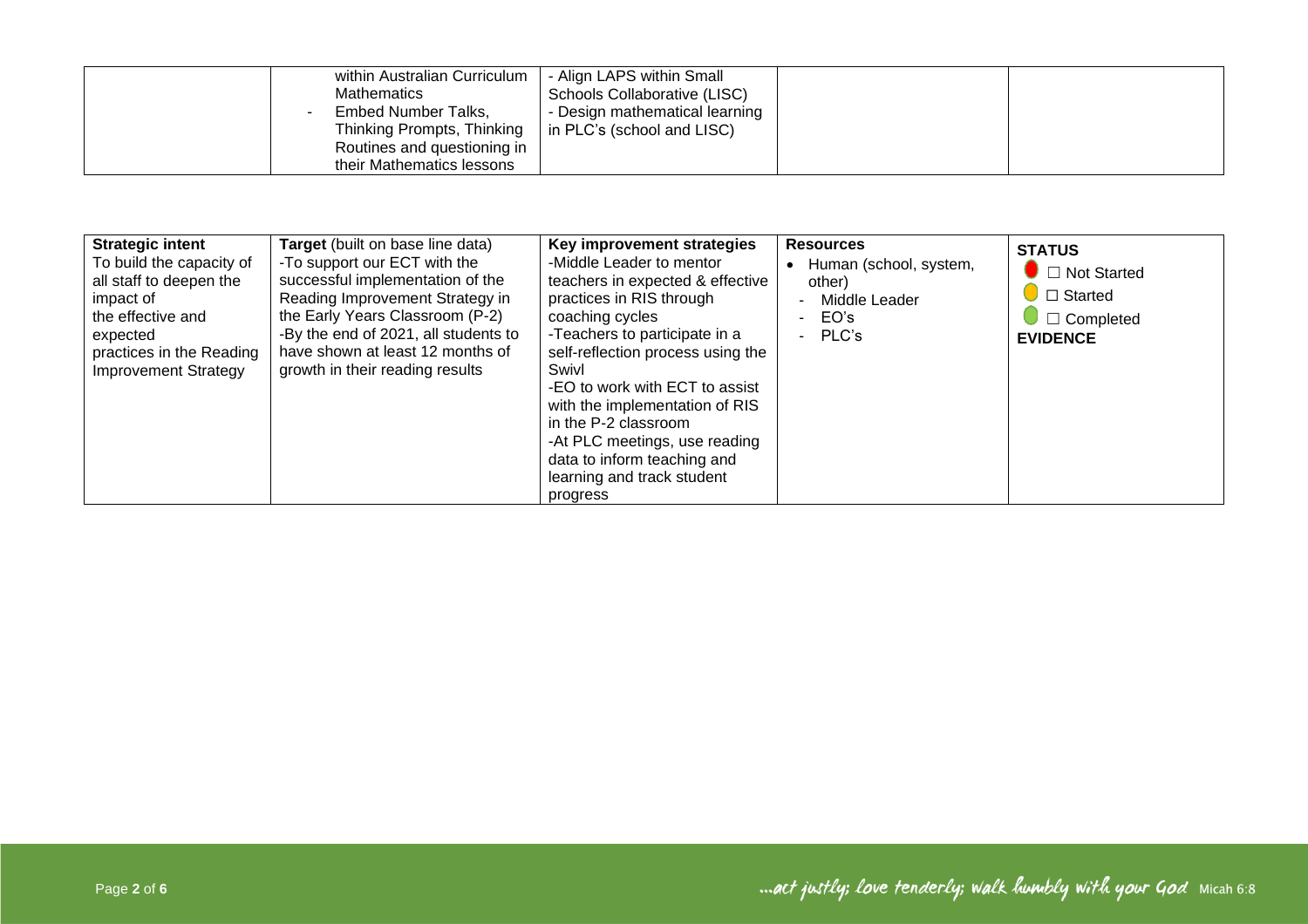

| <b>Mission and identity</b>                                                                                                                                  |                                                                                                                                                                                                                                                                                                                                                                            |                                                                                                                                                                                                                                                                                                                                                                                                                                                                                          |                                                                                                                                                                                                                                                                                                                                                                                                  |                                                                                                                     |  |
|--------------------------------------------------------------------------------------------------------------------------------------------------------------|----------------------------------------------------------------------------------------------------------------------------------------------------------------------------------------------------------------------------------------------------------------------------------------------------------------------------------------------------------------------------|------------------------------------------------------------------------------------------------------------------------------------------------------------------------------------------------------------------------------------------------------------------------------------------------------------------------------------------------------------------------------------------------------------------------------------------------------------------------------------------|--------------------------------------------------------------------------------------------------------------------------------------------------------------------------------------------------------------------------------------------------------------------------------------------------------------------------------------------------------------------------------------------------|---------------------------------------------------------------------------------------------------------------------|--|
|                                                                                                                                                              | All students encounter Jesus Christ through the religious program and the religious life of the school                                                                                                                                                                                                                                                                     |                                                                                                                                                                                                                                                                                                                                                                                                                                                                                          |                                                                                                                                                                                                                                                                                                                                                                                                  |                                                                                                                     |  |
| <b>Strategic intent</b><br>To incorporate high quality<br>pedagogy into our Religious<br>Education planning and<br>teaching                                  | Target (built on base line<br>data)<br>- By the end of 2021, staff will<br>have the knowledge and<br>understanding of how to<br>unpack scripture using the<br>Worlds of the Text model and<br>recontextualisation<br>- By the end of 2021, there will<br>be rigorous assessment in<br>Religious Education as<br>evident in teacher planning &<br>the spread $A - E$ grades | Key improvement strategies<br>- Each term, Small Schools<br>Collaborative staff meet to<br>adjust the current TCSO Year<br>1 & 5 RE units<br>- Small Schools Collaborative<br>shared PLC's<br>- Transfer high impact<br>strategies in place throughout<br>the school to the teaching of<br><b>RE</b><br>- Build capacity of staff in<br>being a witness, moderator<br>and specialist through<br>modelling and SSC<br>collaboration<br>- Build capacity and set<br>teacher learning goals | <b>Resources</b><br>Human (school, system,<br>other)<br>Formation and Identity<br>EOs<br><b>Other Small School</b><br>Collaborative principals &<br>staff<br>Financial<br>$\bullet$<br>School budgeting<br>Professional<br>Small Schools<br><b>Collaborative PLCs</b><br><b>Relevant texts</b><br>$\sim$<br>PD on Worlds of the Text,<br>recontextualising &<br>witness/moderator/<br>specialist | <b>STATUS</b><br>$\bullet$ $\Box$ Not Started<br>$\Box$ Started<br>$\Box$ Completed<br><b>EVIDENCE</b>              |  |
| <b>Strategic intent</b><br>To ensure the Catholic identity<br>of the school is visible,<br>understood and known by all<br>members of the school<br>community | Target (built on base line<br>data)<br>- By the end of 2021, our<br>school community (staff,<br>students & parents) will have<br>a shared understanding of the<br>Josephite charism and<br>connection to St Maria Goretti<br>To see an incline in student,<br>staff and parent perception<br>data (surveys)                                                                | Key improvement strategies<br>- Staff formation days<br>supported by APRE, EO's and<br>other human resources<br>- Establish a Mary Mackillop<br>Club (run by school APRE) to<br>ensure that students have a<br>voice in the school community<br>- Visual representations of our<br>charism on display throughout                                                                                                                                                                         | <b>Resources</b><br>human (school,<br>system, other)<br>- School APRE, TCSO EO's.<br>Director of F&I - Ken Avenell,<br>Parish Priest - Fr Sean, Sr Di<br><b>Philipps</b><br>financial<br>$\bullet$<br>- Budget for PD<br>professional<br>$\bullet$                                                                                                                                               | <b>STATUS</b><br>$\bullet$ $\Box$ Not Started<br>$\Box$ Started<br>$\bigcup$ $\square$ Completed<br><b>EVIDENCE</b> |  |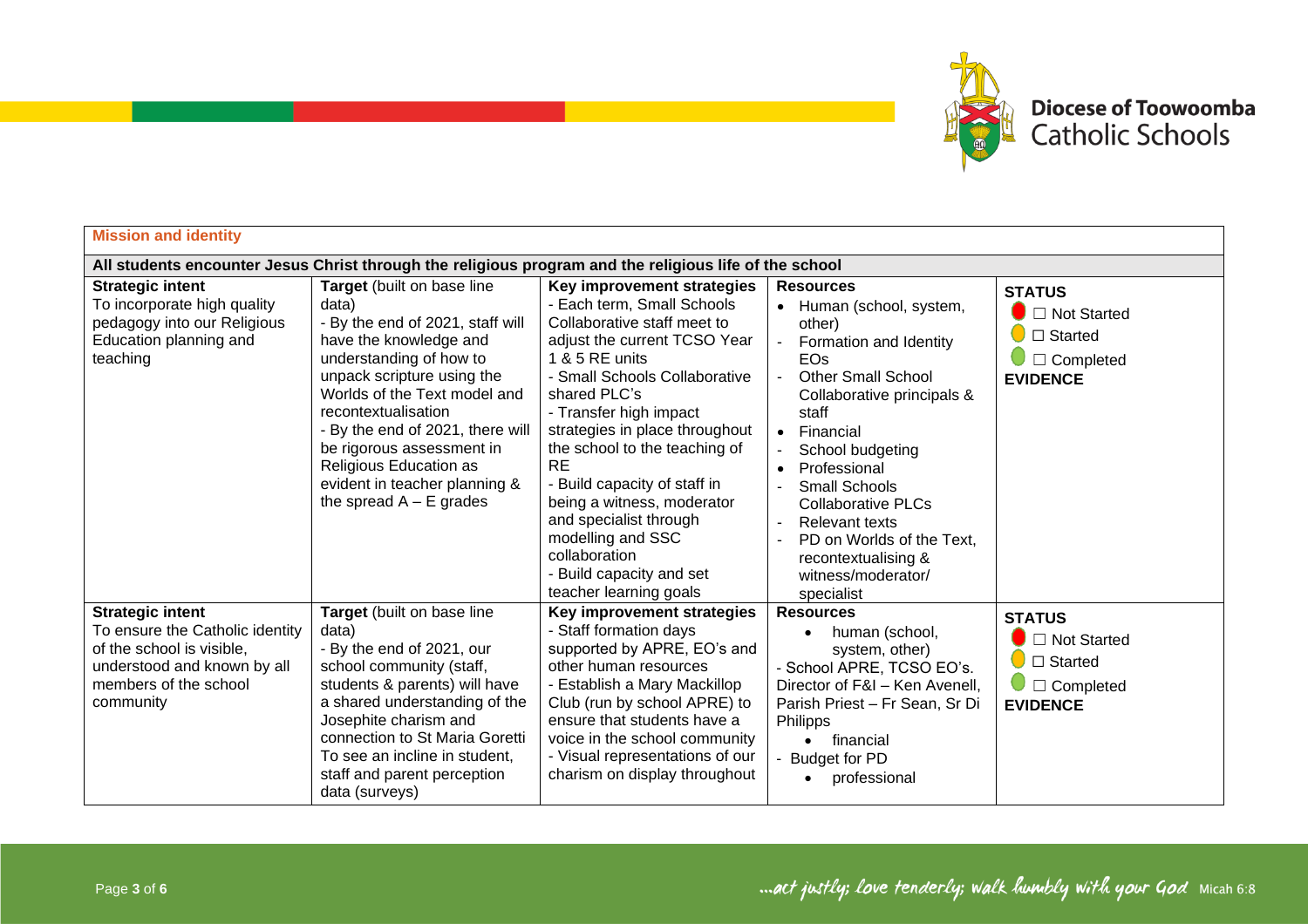| the school (signs, statues,<br>etc.) |                                                                |
|--------------------------------------|----------------------------------------------------------------|
|                                      | <b>Diocese of Toowoomba</b><br>:hools<br>$\Theta$ <sup>O</sup> |

| <b>Continual renewal</b>                                                                                                                                  |                                                                                                                                                                                                                                                                                                                                                                                                                                                                     |                                                                                                                                                                                                                                                                                                                                                                                                                                 |                                                                                                                                                                                                                            |                                                                                              |  |
|-----------------------------------------------------------------------------------------------------------------------------------------------------------|---------------------------------------------------------------------------------------------------------------------------------------------------------------------------------------------------------------------------------------------------------------------------------------------------------------------------------------------------------------------------------------------------------------------------------------------------------------------|---------------------------------------------------------------------------------------------------------------------------------------------------------------------------------------------------------------------------------------------------------------------------------------------------------------------------------------------------------------------------------------------------------------------------------|----------------------------------------------------------------------------------------------------------------------------------------------------------------------------------------------------------------------------|----------------------------------------------------------------------------------------------|--|
|                                                                                                                                                           |                                                                                                                                                                                                                                                                                                                                                                                                                                                                     | Effective review and improvement strategies and practices inform planning and decision making                                                                                                                                                                                                                                                                                                                                   |                                                                                                                                                                                                                            |                                                                                              |  |
| <b>Strategic intent</b><br>To refine the Professional<br>Learning Community (PLC)<br>process to focus on using data<br>to inform teaching and<br>learning | Target (built on base line<br>data)<br>- Throughout 2021, teachers<br>will make data informed<br>decisions to enhance the<br>teaching and learning through<br>regular PLC's<br>- To give opportunity for<br>School Officers to attend PLC<br>meetings throughout the year<br>- Each term in 2021, St Maria<br>Goretti will continue the PLC<br>structure (minimum of 3<br>meetings a term) to ensure<br>that teachers are provided<br>with support in data analysis | <b>Key Improvement Strategies</b><br>- Regularly engage in PLC<br>meetings each term<br>- Ensure that the PLC<br>meetings are structured and<br>that all staff are aware of the<br>purpose and expectations of a<br>PLC meeting through non-<br>negotiables and agreements<br>- Establish shared and<br>agreed behaviours and<br>procedures in relation to our<br><b>Professional Learning</b><br>Community at St Maria Goretti | <b>Resources</b><br>human (school,<br>system, other)<br>- Principal, classroom<br>teachers, learning support<br>teacher, TCSO EO's<br>financial<br>$\bullet$<br>professional<br>- St Maria Goretti PLC<br>meeting template | <b>STATUS</b><br>$\Box$ Not Started<br>$\Box$ Started<br>$\Box$ Completed<br><b>EVIDENCE</b> |  |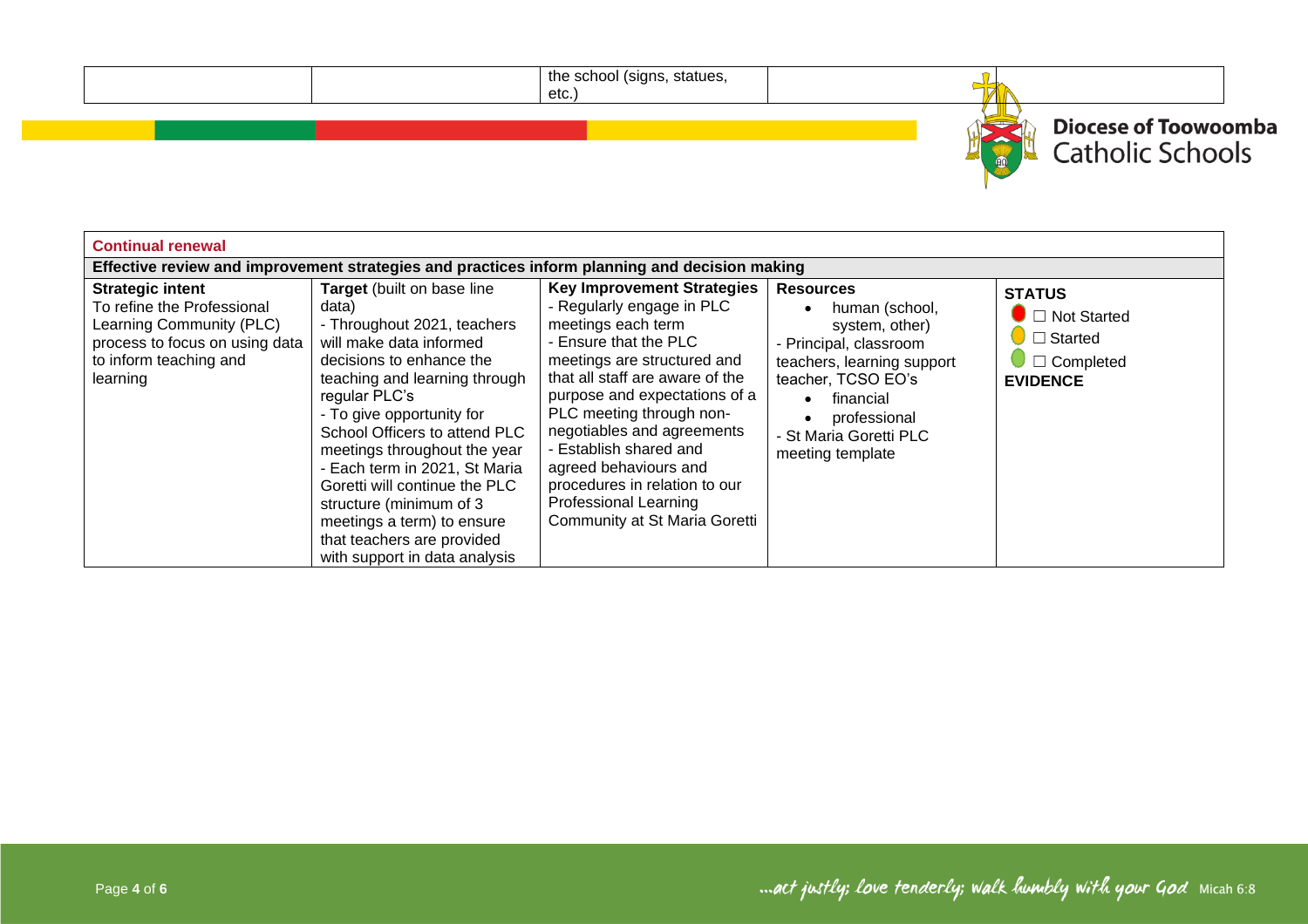

| <b>Sustainable resourcing and stewardship</b>                                                                                                                             |                                                                                                                                                                                                                                                                                                                                                                                                                                                                   |                                                                                                                                                                                                                                                                                                                                                                                                                                                                                                                                                                                                                                                                                                                                                                                                                                                                       |                                                                                                                                                                                                                                                                    |                                                                                                        |  |
|---------------------------------------------------------------------------------------------------------------------------------------------------------------------------|-------------------------------------------------------------------------------------------------------------------------------------------------------------------------------------------------------------------------------------------------------------------------------------------------------------------------------------------------------------------------------------------------------------------------------------------------------------------|-----------------------------------------------------------------------------------------------------------------------------------------------------------------------------------------------------------------------------------------------------------------------------------------------------------------------------------------------------------------------------------------------------------------------------------------------------------------------------------------------------------------------------------------------------------------------------------------------------------------------------------------------------------------------------------------------------------------------------------------------------------------------------------------------------------------------------------------------------------------------|--------------------------------------------------------------------------------------------------------------------------------------------------------------------------------------------------------------------------------------------------------------------|--------------------------------------------------------------------------------------------------------|--|
| Prudent stewardship of physical, human and financial resources maximise student learning outcomes                                                                         |                                                                                                                                                                                                                                                                                                                                                                                                                                                                   |                                                                                                                                                                                                                                                                                                                                                                                                                                                                                                                                                                                                                                                                                                                                                                                                                                                                       |                                                                                                                                                                                                                                                                    |                                                                                                        |  |
| <b>Strategic Intent</b><br>To build the public profile of<br>the school within the<br>Inglewood community as a<br>desirable choice for families to<br>send their children | Target (built on base line<br>data)<br>- Increase enrolments (trend<br>to show increase over time)<br>- St Maria Goretti to be the<br>preferred 'school of choice' for<br>prospective/new families<br>- During Semester Two 2021,<br>relevant stakeholders (school,<br>kindergarten and community)<br>will devise and implement a<br>transition plan so that Pre-<br>Prep students have multiple<br>opportunities to transition<br>successfully to primary school | <b>Key Improvement Strategies</b><br>- Advertise the school through<br>a number of different<br>platforms (Facebook, the local<br>newspaper, school website)<br>- Ensure students are visible<br>in the community at various<br>events (ANZAC day)<br>- Pinpoint what the point of<br>difference is at St Maria<br>Goretti and advertise this to<br>the wider community<br>(positives of a multiage<br>school, the values that we<br>encompass at a Catholic<br>school etc, small class sizes<br>that allow one-on-one support,<br>etc).<br>- Build a positive relationship<br>with the local kindergarten<br>- Re-establish Under 5's in<br>Term 2<br>- Hold an Open Day in<br><b>Catholic Education Week</b><br>- Prep Orientation Days in T4-<br>Develop a structured transition<br>to school program.<br>- Hold parent information<br>sessions throughout the yar | <b>Resources</b><br>human (school,<br>$\bullet$<br>system, other)<br>- TCSO Marketing and Public<br>Relations, Principal,<br>classroom teachers, staff at St<br>Maria Goretti, School inclusion<br>officer - Jane Murphy<br>financial<br>$\bullet$<br>professional | <b>STATUS</b><br>$\bullet$ $\Box$ Not Started<br>$\Box$ Started<br>$\Box$ Completed<br><b>EVIDENCE</b> |  |